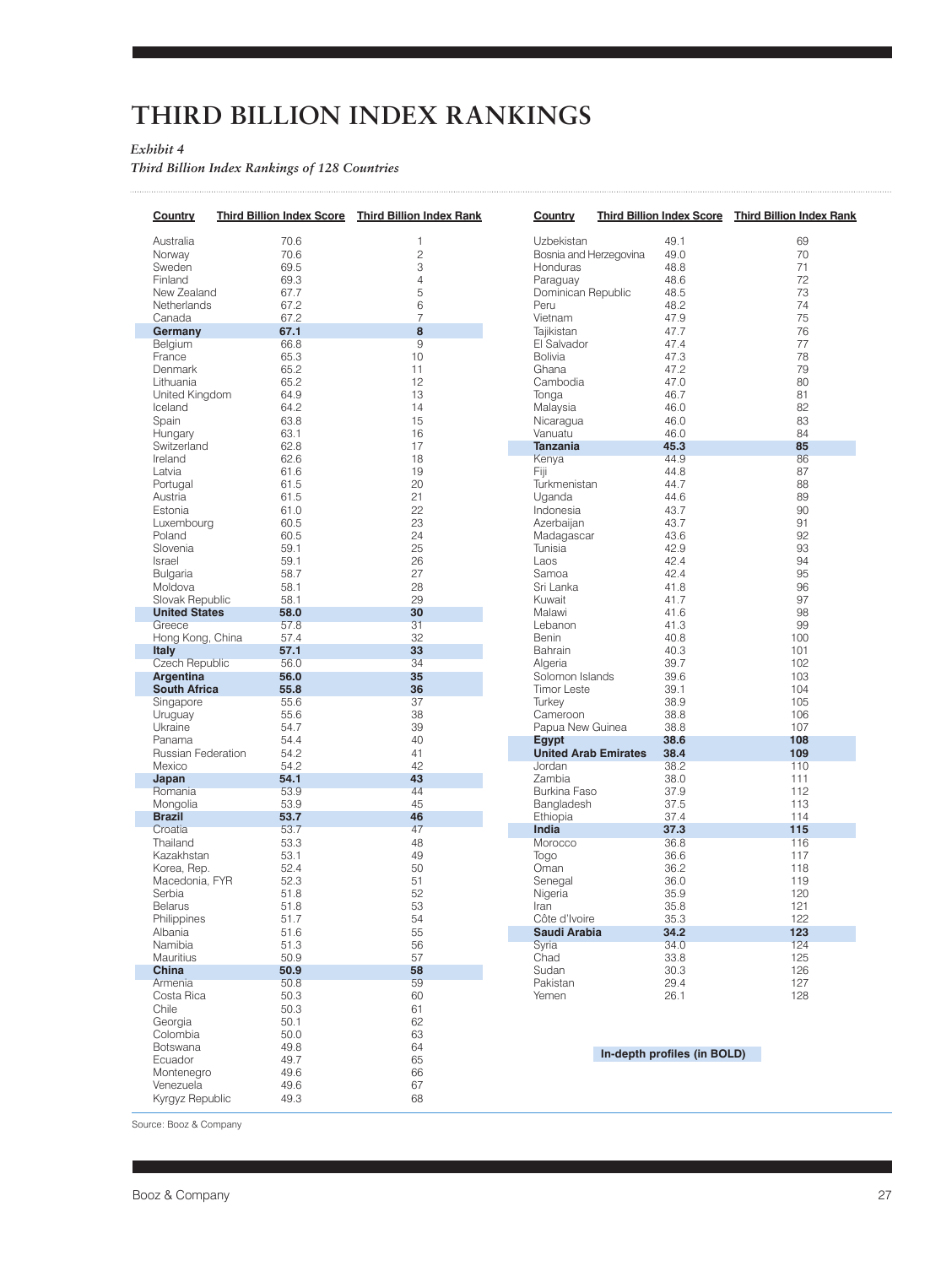# **THIRD BILLION INDEX RANKINGS**

### *Exhibit 5*

للتنبيب

*Country Performance by Inputs*

| Country                                  | Preparation  | Preparation<br>Rank | Policy       | <b>Policy Rank</b> | Access-to-Work Access-to-Work Entrepreneurial<br>Support | Entrepreneurial<br><b>Support Rank</b> | <b>Inputs</b> | <b>Inputs Rank</b> |
|------------------------------------------|--------------|---------------------|--------------|--------------------|----------------------------------------------------------|----------------------------------------|---------------|--------------------|
| Albania                                  | 52.3         | 72                  | 55.4         | 39                 | 50.7                                                     | 63                                     | 53.1          | 48                 |
| Algeria                                  | 44.2         | 101                 | 52.7         | 55                 | 43.0                                                     | 93                                     | 45.8          | 87                 |
| Argentina                                | 58.3         | 12                  | 53.4         | 51                 | 50.0                                                     | 68                                     | 54.6          | 43                 |
| Armenia                                  | 54.1         | 51                  | 55.1         | 41                 | 42.8                                                     | 95                                     | 50.7          | 60                 |
| Australia                                | 60.7         | 3                   | 69.1         | 6                  | 62.9                                                     | 6                                      | 65.7          | 4                  |
| Austria                                  | 54.7         | 45                  | 65.7         | 9                  | 61.4                                                     | 15                                     | 61.6          | 12                 |
| Azerbaijan                               | 50.9         | 79                  | 42.7         | 95                 | 41.7                                                     | 102                                    | 44.8          | 91                 |
| Bahrain                                  | 53.5         | 57                  | 35.7         | 118                | 52.8                                                     | 52                                     | 47.7          | 78                 |
| Bangladesh                               | 39.4         | 110                 | 44.8         | 81                 | 41.8                                                     | 100                                    | 40.7          | 106                |
| Belarus                                  | 56.1         | 32                  | 45.7         | 77                 | 49.8                                                     | 70                                     | 51.0          | 58                 |
| Belgium                                  | 56.2         | 31                  | 71.1         | 3                  | 66.3                                                     | $\mathbf{1}$                           | 65.9          | 2                  |
| Benin                                    | 25.6         | 126<br>86           | 51.8         | 58<br>78           | 38.9                                                     | 111<br>87                              | 36.2          | 117                |
| <b>Bolivia</b><br>Bosnia and Herzegovina | 49.9<br>53.5 | 58                  | 45.7<br>40.2 | 109                | 44.4<br>54.2                                             | 44                                     | 46.4<br>49.8  | 85<br>64           |
| Botswana                                 | 52.3         | 74                  | 36.9         | 116                | 46.0                                                     | 84                                     | 45.1          | 89                 |
| <b>Brazil</b>                            | 53.4         | 59                  | 58.5         | 29                 | 54.7                                                     | 42                                     | 56.1          | 38                 |
| Bulgaria                                 | 54.3         | 49                  | 66.2         | 8                  | 60.8                                                     | 20                                     | 61.3          | 15                 |
| <b>Burkina Faso</b>                      | 27.2         | 124                 | 48.7         | 69                 | 37.8                                                     | 115                                    | 35.5          | 119                |
| Cambodia                                 | 40.2         | 108                 | 54.0         | 47                 | 41.2                                                     | 103                                    | 43.9          | 95                 |
| Cameroon                                 | 40.6         | 106                 | 42.1         | 97                 | 38.1                                                     | 114                                    | 38.9          | 113                |
| Canada                                   | 57.2         | 19                  | 59.8         | 26                 | 60.6                                                     | 21                                     | 60.3          | 22                 |
| Chad                                     | 20.4         | 128                 | 44.0         | 89                 | 28.0                                                     | 128                                    | 27.3          | 128                |
| Chile                                    | 54.4         | 47                  | 62.1         | 19                 | 52.9                                                     | 50                                     | 57.0          | 34                 |
| China                                    | 48.9         | 91                  | 47.5         | 74                 | 49.4                                                     | 71                                     | 48.5          | 74                 |
| Colombia                                 | 52.6         | 69                  | 44.2         | 88                 | 53.5                                                     | 47                                     | 50.5          | 61                 |
| Costa Rica                               | 53.0         | 63                  | 47.8         | 73                 | 52.1                                                     | 54                                     | 51.3          | 57                 |
| Côte d'Ivoire                            | 28.8         | 123                 | 41.0         | 103                | 35.2                                                     | 119                                    | 32.5          | 123                |
| Croatia                                  | 54.7         | 46                  | 52.8         | 54                 | 58.4                                                     | 29                                     | 56.1          | 37                 |
| Czech Republic                           | 58.1         | 15                  | 59.8         | 25                 | 62.8                                                     | $\overline{7}$                         | 61.5          | 13                 |
| Denmark                                  | 59.2         | 5                   | 72.0         | $\mathbf{1}$       | 51.3                                                     | 57                                     | 61.7          | 11                 |
| Dominican Republic                       | 54.3         | 50                  | 45.1         | 80                 | 48.5                                                     | 73                                     | 49.5          | 67                 |
| Ecuador                                  | 50.8         | 81                  | 44.6         | 83                 | 48.5                                                     | 72                                     | 48.0          | 77                 |
| Egypt                                    | 42.1         | 103                 | 42.8         | 94                 | 46.5                                                     | 80                                     | 43.0          | 100                |
| El Salvador                              | 49.0         | 90                  | 45.4         | 79                 | 51.1                                                     | 60                                     | 48.5          | 75                 |
| Estonia                                  | 59.0         | 8                   | 57.4         | 33                 | 57.2                                                     | 35                                     | 59.0          | 31                 |
| Ethiopia                                 | 24.6         | 127                 | 41.8         | 98                 | 33.1                                                     | 125                                    | 30.3          | 126                |
| Fiji                                     | 52.9         | 65                  | 49.2         | 67                 | 44.6                                                     | 86                                     | 48.9          | 73                 |
| Finland                                  | 57.6         | 17                  | 72.0         | 1                  | 58.7                                                     | 28                                     | 63.8          | 6                  |
| France                                   | 56.9<br>54.0 | 23<br>52            | 57.7<br>54.9 | 32<br>43           | 64.8<br>43.3                                             | 4<br>92                                | 61.1<br>50.7  | 17<br>59           |
| Georgia<br>Germany                       | 57.0         | 21                  | 61.8         | 21                 | 65.0                                                     | $\mathbf{3}$                           | 62.6          | 10                 |
| Ghana                                    | 41.5         | 104                 | 48.9         | 68                 | 42.8                                                     | 96                                     | 43.4          | 97                 |
| Greece                                   | 55.5         | 36                  | 59.6         | 27                 | 60.1                                                     | 24                                     | 59.3          | 27                 |
| Honduras                                 | 52.5         | 70                  | 43.5         | 92                 | 51.4                                                     | 56                                     | 49.4          | 68                 |
| Hong Kong, China                         | 53.7         | 55                  | 57.8         | 31                 | 57.3                                                     | 34                                     | 56.9          | 35                 |
| Hungary                                  | 56.3         | 29                  | 61.0         | 22                 | 62.3                                                     | 9                                      | 61.0          | 18                 |
| Iceland                                  | 61.3         | $\overline{c}$      | 65.3         | 10                 | 61.4                                                     | 16                                     | 64.2          | 5                  |
| India                                    | 36.0         | 115                 | 43.7         | 91                 | 44.2                                                     | 89                                     | 39.9          | 110                |
| Indonesia                                | 48.4         | 92                  | 46.0         | 75                 | 47.1                                                     | 77                                     | 46.9          | 84                 |
| Iran                                     | 45.7         | 94                  | 37.5         | 114                | 43.7                                                     | 90                                     | 41.6          | 103                |
| Ireland                                  | 58.3         | 13                  | 55.5         | 38                 | 60.1                                                     | 23                                     | 59.1          | 28                 |
| Israel                                   | 56.5         | 26                  | 60.7         | 23                 | 58.3                                                     | 30                                     | 59.4          | 25                 |
| <b>Italy</b>                             | 57.1         | 20                  | 56.5         | 36                 | 62.7                                                     | 8                                      | 60.0          | 24                 |
| Japan                                    | 55.0         | 40                  | 57.1         | 34                 | 62.0                                                     | 12                                     | 59.0          | 29                 |
| Jordan                                   | 51.4         | 78                  | 32.2         | 127                | 50.7                                                     | 64                                     | 44.9          | 90                 |
| Kazakhstan                               | 54.8         | 43                  | 44.3         | 87                 | 49.8                                                     | 69                                     | 50.0          | 63                 |
| Kenya                                    | 45.2         | 97                  | 54.8         | 44                 | 42.9                                                     | 94                                     | 46.9          | 83                 |
| Korea, Rep.                              | 54.9         | 41                  | 50.7         | 62                 | 56.9                                                     | 36                                     | 54.9          | 40                 |
| Kuwait                                   | 52.6         | 67                  | 40.6         | 106                | 53.0                                                     | 49                                     | 49.1          | 71                 |
| Kyrgyz Republic                          | 53.2         | 60                  | 34.3         | 121                | 41.9                                                     | 99                                     | 43.0          | 99                 |
| Laos                                     | 38.8         | 112                 | 44.5         | 84                 | 39.3                                                     | 110                                    | 39.4          | 112                |
| Latvia                                   | 59.0         | $\overline{7}$      | 53.2         | 53                 | 60.9                                                     | 19                                     | 59.0          | 30                 |
| Lebanon                                  | 52.4         | 71                  | 38.6         | 111                | 50.0                                                     | 67                                     | 47.2          | 82                 |
| Lithuania                                | 58.4         | 11                  | 64.7         | 12                 | 61.2                                                     | 18                                     | 62.7          | 9                  |
| Luxembourg                               | 53.7         | 54                  | 63.8         | 14                 | 56.8                                                     | 37                                     | 58.8          | 32                 |
| Macedonia, FYR                           | 51.8         | 77                  | 56.7         | 35                 | 54.9<br>33.4                                             | 41                                     | 54.8          | 41                 |
| Madagascar<br>Malawi                     | 44.1<br>39.9 | 102<br>109          | 40.6<br>44.5 | 105<br>86          | 38.6                                                     | 123<br>112                             | 38.1<br>39.6  | 114<br>111         |
| Malaysia                                 | 52.6         | 68                  | 40.4         | 107                | 59.4                                                     | 26                                     | 51.5          | 55                 |
|                                          |              |                     |              |                    |                                                          |                                        |               |                    |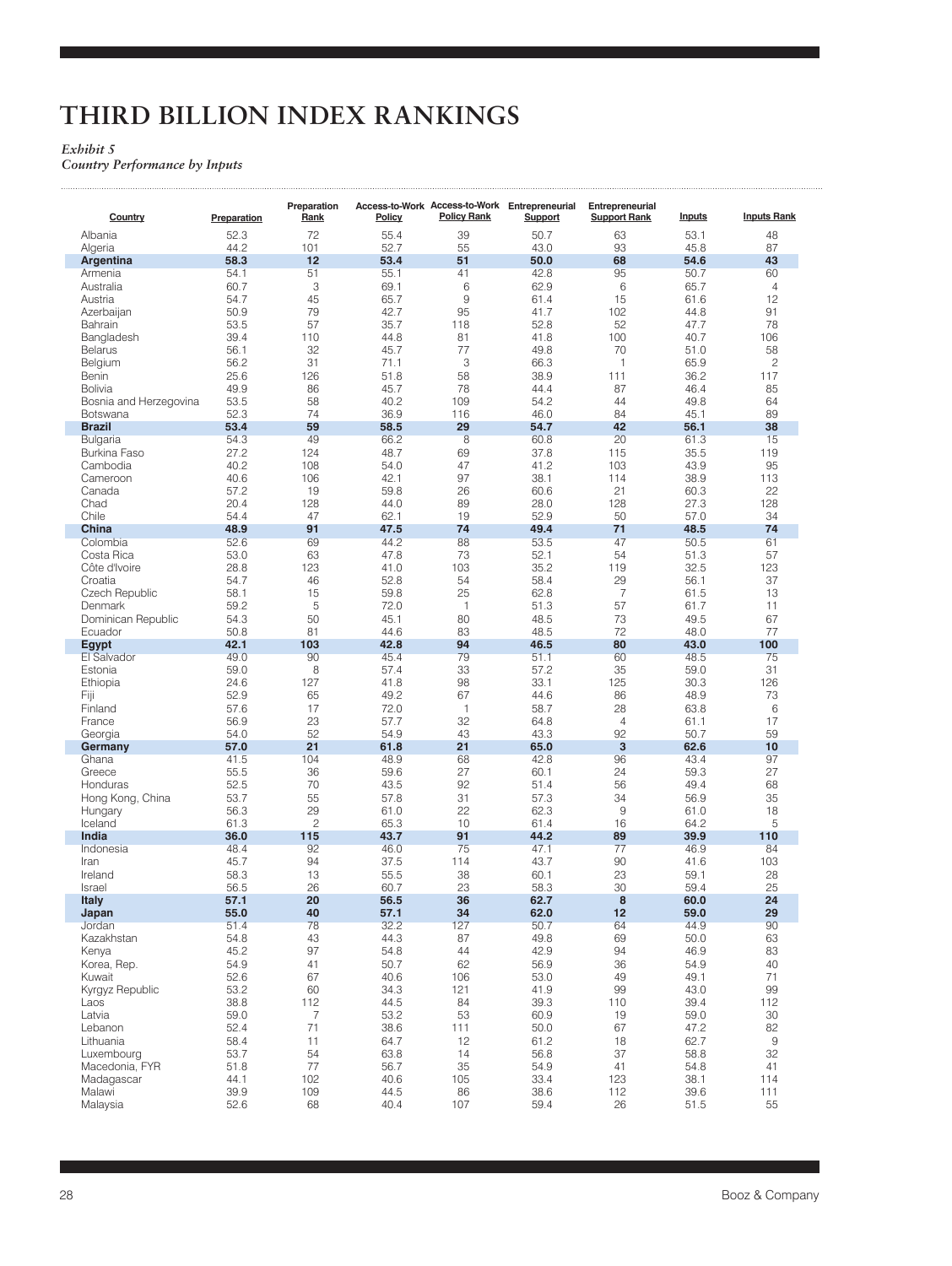*Exhibit 5 Country Performance by Inputs (Continued)*

| Country                     | Preparation | Preparation<br>Rank | Policy | <b>Policy Rank</b> | Access-to-Work Access-to-Work Entrepreneurial<br>Support | Entrepreneurial<br><b>Support Rank</b> | <b>Inputs</b> | <b>Inputs Rank</b> |
|-----------------------------|-------------|---------------------|--------|--------------------|----------------------------------------------------------|----------------------------------------|---------------|--------------------|
| Mauritius                   | 50.7        | 82                  | 54.7   | 45                 | 57.8                                                     | 33                                     | 54.8          | 42                 |
| Mexico                      | 52.0        | 75                  | 58.3   | 30                 | 51.1                                                     | 61                                     | 54.0          | 44                 |
| Moldova                     | 53.2        | 61                  | 55.0   | 42                 | 46.9                                                     | 79                                     | 51.8          | 52                 |
| Mongolia                    | 55.7        | 34                  | 48.1   | 72                 | 46.4                                                     | 82                                     | 50.3          | 62                 |
| Montenegro                  | 55.5        | 37                  | 41.1   | 102                | 55.7                                                     | 38                                     | 51.5          | 56                 |
| Morocco                     | 36.1        | 114                 | 37.4   | 115                | 53.1                                                     | 48                                     | 41.2          | 104                |
|                             |             |                     |        |                    |                                                          |                                        |               |                    |
| Namibia                     | 52.8        | 66                  | 49.8   | 65                 | 46.4                                                     | 81                                     | 49.7          | 65                 |
| Netherlands                 | 57.4        | 18                  | 68.1   | $\overline{7}$     | 61.7                                                     | 14                                     | 63.6          | $\overline{7}$     |
| New Zealand                 | 61.7        | $\mathbf{1}$        | 63.9   | 13                 | 60.1                                                     | 22                                     | 63.4          | 8                  |
| Nicaragua                   | 49.5        | 88                  | 51.1   | 60                 | 42.6                                                     | 97                                     | 47.4          | 80                 |
| Nigeria                     | 34.3        | 117                 | 33.1   | 125                | 41.7                                                     | 101                                    | 34.6          | 121                |
| Norway                      | 60.2        | $\overline{4}$      | 70.8   | $\overline{4}$     | 62.1                                                     | 11                                     | 65.8          | 3                  |
| Oman                        | 45.0        | 99                  | 38.8   | 110                | 51.3                                                     | 58                                     | 44.7          | 92                 |
| Pakistan                    | 31.7        | 122                 | 41.8   | 99                 | 40.2                                                     | 106                                    | 35.9          | 118                |
| Panama                      | 55.1        | 39                  | 49.6   | 66                 | 52.8                                                     | 51                                     | 53.1          | 47                 |
| Papua New Guinea            | 31.8        | 120                 | 33.8   | 122                | 32.6                                                     | 126                                    | 30.3          | 124                |
| Paraguay                    | 52.3        | 73                  | 50.0   | 64                 | 45.9                                                     | 85                                     | 49.4          | 69                 |
| Peru                        | 49.5        | 87                  | 52.2   | 56                 | 46.0                                                     | 83                                     | 49.0          | 72                 |
|                             | 53.6        | 56                  | 53.7   | 50                 | 40.5                                                     | 105                                    | 49.2          | 70                 |
| Philippines                 |             |                     |        |                    |                                                          |                                        |               |                    |
| Poland                      | 56.7        | 25                  | 62.7   | 15                 | 58.2                                                     | 31                                     | 60.2          | 23                 |
| Portugal                    | 54.8        | 44                  | 62.3   | 17                 | 62.2                                                     | 10                                     | 60.7          | 20                 |
| Romania                     | 55.9        | 33                  | 59.2   | 28                 | 50.9                                                     | 62                                     | 55.9          | 39                 |
| <b>Russian Federation</b>   | 54.4        | 48                  | 41.1   | 101                | 52.1                                                     | 53                                     | 49.6          | 66                 |
| Samoa                       | 53.0        | 62                  | 33.3   | 124                | 40.0                                                     | 108                                    | 41.9          | 102                |
| Saudi Arabia                | 50.5        | 83                  | 33.4   | 123                | 46.9                                                     | 78                                     | 43.5          | 96                 |
| Senegal                     | 31.7        | 121                 | 40.9   | 104                | 42.3                                                     | 98                                     | 36.4          | 116                |
| Serbia                      | 55.5        | 35                  | 42.3   | 96                 | 55.0                                                     | 40                                     | 51.6          | 54                 |
| Singapore                   | 53.9        | 53                  | 43.3   | 93                 | 62.0                                                     | 13                                     | 53.9          | 45                 |
| Slovak Republic             | 57.6        | 16                  | 62.3   | 18                 | 59.5                                                     | 25                                     | 60.9          | 19                 |
| Slovenia                    | 59.1        | 6                   | 61.9   | 20                 | 59.0                                                     | 27                                     | 61.2          | 16                 |
| Solomon Islands             | 41.1        | 105                 | 33.0   | 126                | 33.8                                                     | 122                                    | 34.5          | 122                |
| <b>South Africa</b>         | 50.9        | 80                  | 53.7   | 49                 | 55.2                                                     | 39                                     | 53.6          | 46                 |
| Spain                       | 57.0        | 22                  | 64.9   | 11                 | 53.9                                                     | 45                                     | 59.4          | 26                 |
| Sri Lanka                   | 49.4        | 89                  | 40.3   | 108                | 43.4                                                     | 91                                     | 44.0          | 94                 |
|                             |             |                     |        |                    |                                                          |                                        |               |                    |
| Sudan                       | 33.9        | 119                 | 25.0   | 128                | 30.2                                                     | 127                                    | 27.4          | 127                |
| Sweden                      | 58.2        | 14                  | 69.6   | 5                  | 65.9                                                     | $\overline{c}$                         | 66.0          | 1                  |
| Switzerland                 | 54.8        | 42                  | 60.4   | 24                 | 57.8                                                     | 32                                     | 58.5          | 33                 |
| Syria                       | 44.6        | 100                 | 35.1   | 120                | 44.3                                                     | 88                                     | 40.6          | 107                |
| Tajikistan                  | 47.4        | 93                  | 52.0   | 57                 | 40.7                                                     | 104                                    | 46.1          | 86                 |
| <b>Tanzania</b>             | 39.3        | 111                 | 56.5   | 37                 | 38.4                                                     | 113                                    | 43.3          | 98                 |
| Thailand                    | 51.9        | 76                  | 51.3   | 59                 | 54.6                                                     | 43                                     | 53.0          | 49                 |
| <b>Timor Leste</b>          | 35.9        | 116                 | 53.3   | 52                 | 37.3                                                     | 116                                    | 40.4          | 109                |
| Togo                        | 34.2        | 118                 | 43.8   | 90                 | 34.2                                                     | 121                                    | 35.3          | 120                |
| Tonga                       | 56.4        | 28                  | 35.5   | 119                | 40.0                                                     | 107                                    | 44.0          | 93                 |
| Tunisia                     | 50.1        | 85                  | 53.8   | 48                 | 51.1                                                     | 59                                     | 51.7          | 53                 |
| Turkey                      | 45.3        | 96                  | 48.3   | 71                 | 50.6                                                     | 65                                     | 47.7          | 79                 |
| Turkmenistan                | 50.1        | 84                  | 37.8   | 113                | 35.5                                                     | 118                                    | 40.4          | 108                |
| Uganda                      | 40.6        | 107                 | 50.1   | 63                 | 35.9                                                     | 117                                    | 40.8          | 105                |
|                             |             |                     |        |                    |                                                          |                                        |               |                    |
| Ukraine                     | 56.2        | 30                  | 48.7   | 70                 | 50.0                                                     | 66                                     | 52.2          | 50                 |
| <b>United Arab Emirates</b> | 55.4        | 38                  | 36.2   | 117                | 51.6                                                     | 55                                     | 48.2          | 76                 |
| United Kingdom              | 56.9        | 24                  | 62.5   | 16                 | 61.3                                                     | 17                                     | 61.3          | 14                 |
| <b>United States</b>        | 58.8        | 9                   | 55.2   | 40                 | 63.6                                                     | 5                                      | 60.5          | 21                 |
| Uruguay                     | 58.4        | 10                  | 54.2   | 46                 | 53.8                                                     | 46                                     | 56.4          | 36                 |
| Uzbekistan                  | 53.0        | 64                  | 41.4   | 100                | 47.2                                                     | 76                                     | 47.3          | 81                 |
| Vanuatu                     | 45.7        | 95                  | 44.7   | 82                 | 39.9                                                     | 109                                    | 42.6          | 101                |
| Venezuela                   | 56.5        | 27                  | 51.0   | 61                 | 47.7                                                     | 75                                     | 52.1          | 51                 |
| Vietnam                     | 45.2        | 98                  | 44.5   | 85                 | 48.0                                                     | 74                                     | 45.4          | 88                 |
| Yemen                       | 26.1        | 125                 | 37.8   | 112                | 35.1                                                     | 120                                    | 30.3          | 125                |
| Zambia                      | 37.0        | 113                 | 46.0   | 76                 | 33.2                                                     | 124                                    | 36.8          | 115                |

#### **In-depth profiles (in BOLD)**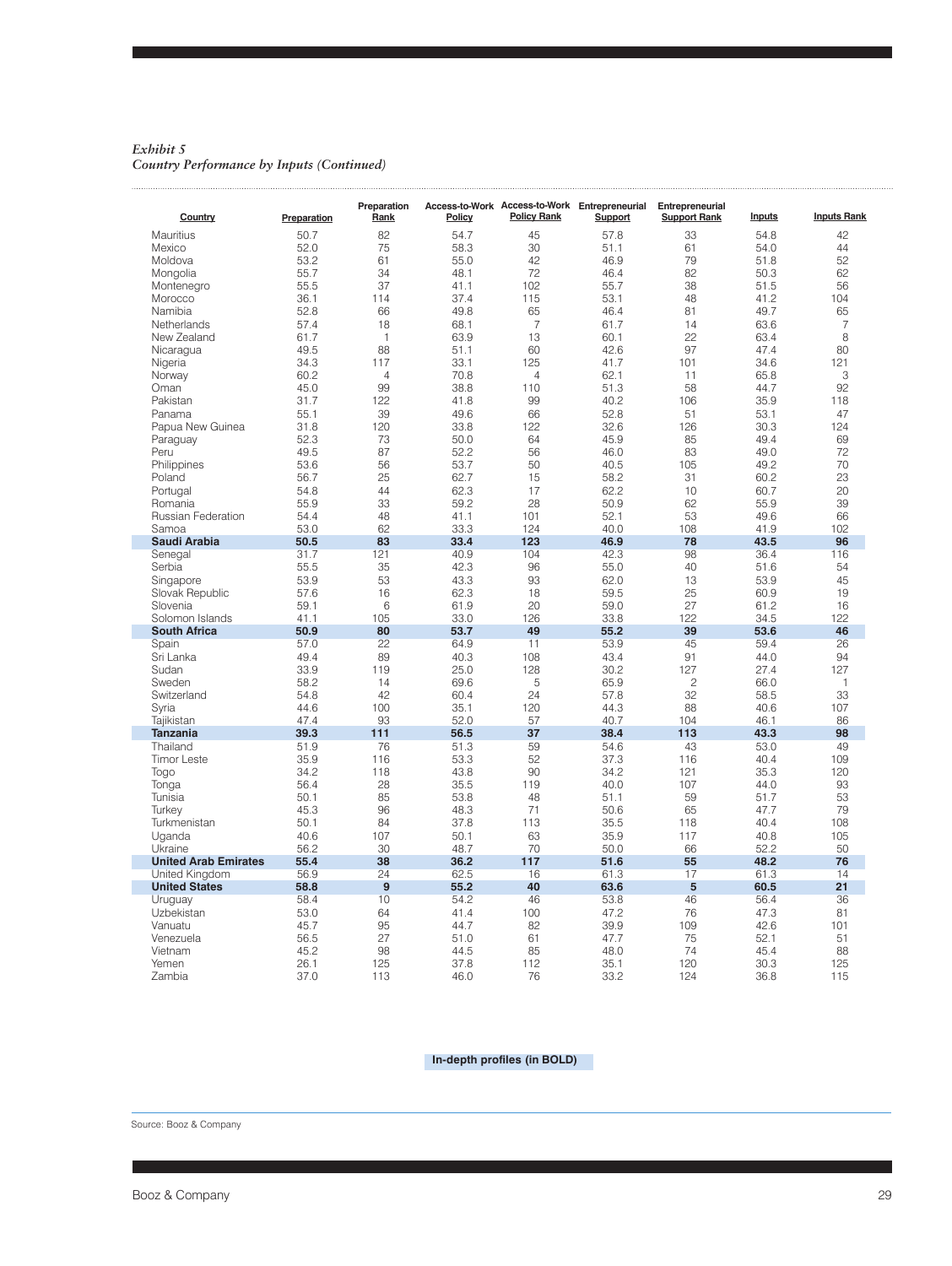# **THIRD BILLION INDEX RANKINGS**

### *Exhibit 6*

للتنبيذ

*Country Performance by Outputs* 

| Rank<br>Pay Rank*<br><b>Outputs</b><br>Inclusion<br>Pay<br>Country<br>Rank<br><b>Advancement</b><br>74<br>74<br>Albania<br>47.8<br>42<br>49.8<br>51.4<br>50.6<br>42<br>34.2<br>121<br>33.1<br>114<br>47.8<br>35.7<br>Algeria<br>71<br>53.4<br>55<br>50.9<br>59.4<br>19<br>56.1<br>Argentina<br>50.0<br>83<br>54.4<br>49<br>47.8<br>42<br>50.8<br>Armenia<br>8<br>21<br>$\mathbf{1}$<br>Australia<br>62.0<br>59.3<br>76.9<br>71.2<br>65<br>67<br>16<br>59.0<br>53.0<br>51.7<br>65.2<br>Austria<br>99<br>73<br>65<br>43.2<br>50.7<br>42.0<br>43.9<br>Azerbaijan<br>112<br>65<br>35.4<br>117<br>36.7<br>42.0<br>35.0<br>Bahrain | <b>Outputs Rank</b><br>66<br>116<br>33<br>57 |
|------------------------------------------------------------------------------------------------------------------------------------------------------------------------------------------------------------------------------------------------------------------------------------------------------------------------------------------------------------------------------------------------------------------------------------------------------------------------------------------------------------------------------------------------------------------------------------------------------------------------------|----------------------------------------------|
|                                                                                                                                                                                                                                                                                                                                                                                                                                                                                                                                                                                                                              |                                              |
|                                                                                                                                                                                                                                                                                                                                                                                                                                                                                                                                                                                                                              |                                              |
|                                                                                                                                                                                                                                                                                                                                                                                                                                                                                                                                                                                                                              |                                              |
|                                                                                                                                                                                                                                                                                                                                                                                                                                                                                                                                                                                                                              |                                              |
|                                                                                                                                                                                                                                                                                                                                                                                                                                                                                                                                                                                                                              |                                              |
|                                                                                                                                                                                                                                                                                                                                                                                                                                                                                                                                                                                                                              | $\mathbf{1}$                                 |
|                                                                                                                                                                                                                                                                                                                                                                                                                                                                                                                                                                                                                              | 24                                           |
|                                                                                                                                                                                                                                                                                                                                                                                                                                                                                                                                                                                                                              | 94                                           |
|                                                                                                                                                                                                                                                                                                                                                                                                                                                                                                                                                                                                                              | 119                                          |
| 122<br>97<br>65<br>36.9<br>33.2<br>43.3<br>42.0<br>Bangladesh                                                                                                                                                                                                                                                                                                                                                                                                                                                                                                                                                                | 113                                          |
| 65<br>55.7<br>40<br>58.8<br>24<br>42.0<br>52.2<br><b>Belarus</b>                                                                                                                                                                                                                                                                                                                                                                                                                                                                                                                                                             | 50                                           |
| 56<br>37<br>9<br>53.4<br>57.4<br>71.0<br>64.3<br>Belgium                                                                                                                                                                                                                                                                                                                                                                                                                                                                                                                                                                     | 15                                           |
| 118<br>89<br>19<br>47.3<br>34.9<br>46.9<br>59.4<br>Benin                                                                                                                                                                                                                                                                                                                                                                                                                                                                                                                                                                     | 84                                           |
| 75<br>48.8<br>86<br>50.6<br>47.8<br>42<br>48.8<br><b>Bolivia</b><br>69<br>65                                                                                                                                                                                                                                                                                                                                                                                                                                                                                                                                                 | 75<br>76                                     |
| 61<br>Bosnia and Herzegovina<br>52.6<br>52.7<br>42.0<br>48.4<br>6<br>34<br>65<br>63.4<br>57.6<br>42.0<br>54.6<br>Botswana                                                                                                                                                                                                                                                                                                                                                                                                                                                                                                    | 39                                           |
| 29<br>55<br>65<br>57.3<br>53.7<br>42.0<br>50.6<br><b>Brazil</b>                                                                                                                                                                                                                                                                                                                                                                                                                                                                                                                                                              | 58                                           |
| <b>Bulgaria</b><br>60.1<br>18<br>59.5<br>18<br>42.0<br>65<br>54.2                                                                                                                                                                                                                                                                                                                                                                                                                                                                                                                                                            | 40                                           |
| 79<br>42<br>42.8<br>Burkina Faso<br>34.3<br>120<br>49.7<br>47.8                                                                                                                                                                                                                                                                                                                                                                                                                                                                                                                                                              | 98                                           |
| 39<br>65<br>Cambodia<br>53.6<br>52<br>57.0<br>42.0<br>50.6                                                                                                                                                                                                                                                                                                                                                                                                                                                                                                                                                                   | 59                                           |
| 96<br>99<br>Cameroon<br>44.0<br>43.0<br>42.0<br>65<br>40.9                                                                                                                                                                                                                                                                                                                                                                                                                                                                                                                                                                   | 105                                          |
| 24<br>13<br>$\mathbf{1}$<br>Canada<br>58.7<br>60.7<br>76.9<br>70.5                                                                                                                                                                                                                                                                                                                                                                                                                                                                                                                                                           | $\overline{4}$                               |
| 85<br>Chad<br>38.9<br>106<br>47.8<br>42<br>43.7<br>47.7                                                                                                                                                                                                                                                                                                                                                                                                                                                                                                                                                                      | 96                                           |
| Chile<br>96<br>50.2<br>81<br>43.4<br>42.0<br>65<br>43.5                                                                                                                                                                                                                                                                                                                                                                                                                                                                                                                                                                      | 97                                           |
| China<br>51.2<br>77<br>26<br>47.8<br>42<br>53.0<br>58.5                                                                                                                                                                                                                                                                                                                                                                                                                                                                                                                                                                      | 46                                           |
| 32<br>51.5<br>68<br>65<br>49.6<br>Colombia<br>57.1<br>42.0                                                                                                                                                                                                                                                                                                                                                                                                                                                                                                                                                                   | 67                                           |
| 82<br>94<br>27<br>49.3<br>Costa Rica<br>50.2<br>44.1<br>53.6                                                                                                                                                                                                                                                                                                                                                                                                                                                                                                                                                                 | 72                                           |
| 49.2<br>109<br>65<br>41.1<br>Côte d'Ivoire<br>84<br>38.6<br>42.0                                                                                                                                                                                                                                                                                                                                                                                                                                                                                                                                                             | 104                                          |
| 68<br>52.9<br>57.6<br>33<br>42.0<br>65<br>50.6<br>Croatia                                                                                                                                                                                                                                                                                                                                                                                                                                                                                                                                                                    | 60                                           |
| Czech Republic<br>53.2<br>61<br>54.2<br>50<br>42.0<br>65<br>49.3                                                                                                                                                                                                                                                                                                                                                                                                                                                                                                                                                             | 73                                           |
| 79<br>$\overline{7}$<br>9<br>50.6<br>62.9<br>71.0<br>65.6<br>Denmark                                                                                                                                                                                                                                                                                                                                                                                                                                                                                                                                                         | 10                                           |
| 59<br>72<br>Dominican Republic<br>53.2<br>42.0<br>65<br>50.8<br>47.8                                                                                                                                                                                                                                                                                                                                                                                                                                                                                                                                                         | 82                                           |
| 46<br>54.4<br>45.6<br>93<br>53.6<br>27<br>51.5<br>Ecuador                                                                                                                                                                                                                                                                                                                                                                                                                                                                                                                                                                    | 53                                           |
| 27.8<br>122<br>27<br>36.7<br>35.4<br>116<br>53.6<br><b>Egypt</b>                                                                                                                                                                                                                                                                                                                                                                                                                                                                                                                                                             | 114                                          |
| 52.3<br>98<br>42<br>47.0<br>70<br>43.2<br>47.8<br>El Salvador                                                                                                                                                                                                                                                                                                                                                                                                                                                                                                                                                                | 87                                           |
| 27<br>Estonia<br>61.0<br>15<br>61.4<br>10<br>53.6<br>60.8                                                                                                                                                                                                                                                                                                                                                                                                                                                                                                                                                                    | 21                                           |
| 97<br>30<br>65<br>47.1<br>43.8<br>57.7<br>42.0<br>Ethiopia                                                                                                                                                                                                                                                                                                                                                                                                                                                                                                                                                                   | 85                                           |
| 78<br>51.1<br>38.6<br>108<br>42.0<br>65<br>41.8<br>Fiji                                                                                                                                                                                                                                                                                                                                                                                                                                                                                                                                                                      | 100                                          |
| Finland<br>55.5<br>43<br>64.5<br>2<br>76.9<br>$\mathbf{1}$<br>70.9                                                                                                                                                                                                                                                                                                                                                                                                                                                                                                                                                           | 3                                            |
| 25<br>9<br>57.4<br>28<br>58.6<br>71.0<br>66.4<br>France                                                                                                                                                                                                                                                                                                                                                                                                                                                                                                                                                                      | $\mathsf 9$                                  |
| 78<br>65<br>58.4<br>25<br>49.9<br>42.0<br>49.4<br>Georgia                                                                                                                                                                                                                                                                                                                                                                                                                                                                                                                                                                    | 70                                           |
| 36<br>38<br>$\mathbf{1}$<br>68.1<br>56.2<br>57.4<br>76.9<br>Germany                                                                                                                                                                                                                                                                                                                                                                                                                                                                                                                                                          | $\overline{7}$                               |
| 27<br>45<br>Ghana<br>58.0<br>55.5<br>42.0<br>65<br>51.7                                                                                                                                                                                                                                                                                                                                                                                                                                                                                                                                                                      | 51                                           |
| 51.2<br>76<br>49.4<br>81<br>59.4<br>19<br>54.6<br>Greece                                                                                                                                                                                                                                                                                                                                                                                                                                                                                                                                                                     | 38                                           |
| 42<br>61.6<br>11<br>38.1<br>110<br>47.8<br>48.4<br>Honduras                                                                                                                                                                                                                                                                                                                                                                                                                                                                                                                                                                  | 77                                           |
| 87<br>8<br>27<br>Hong Kong, China<br>48.4<br>62.5<br>53.6<br>56.4                                                                                                                                                                                                                                                                                                                                                                                                                                                                                                                                                            | 30                                           |
| 16<br>60.0<br>19<br>60.0<br>59.4<br>19<br>62.5<br>Hungary                                                                                                                                                                                                                                                                                                                                                                                                                                                                                                                                                                    | 18                                           |
| 31<br>20<br>Iceland<br>57.2<br>59.5<br>59.4<br>19<br>61.2                                                                                                                                                                                                                                                                                                                                                                                                                                                                                                                                                                    | 20                                           |
| 125<br>27<br>37.3<br>India<br>31.9<br>32.5<br>115<br>53.6                                                                                                                                                                                                                                                                                                                                                                                                                                                                                                                                                                    | 110                                          |
| 46.7<br>90<br>42.7<br>102<br>65<br>41.9<br>Indonesia<br>42.0                                                                                                                                                                                                                                                                                                                                                                                                                                                                                                                                                                 | 99                                           |
| 35.8<br>115<br>31.6<br>117<br>42.0<br>65<br>33.0<br>Iran                                                                                                                                                                                                                                                                                                                                                                                                                                                                                                                                                                     | 121                                          |
| 43<br>9<br>Ireland<br>53.0<br>63<br>55.7<br>71.0<br>63.4                                                                                                                                                                                                                                                                                                                                                                                                                                                                                                                                                                     | 16                                           |
| 66<br>27<br>52.9<br>59.6<br>17<br>53.6<br>56.9<br>Israel                                                                                                                                                                                                                                                                                                                                                                                                                                                                                                                                                                     | 27                                           |
| 60<br>53.2<br>49.4<br>80<br>53.6<br>27<br>52.7<br><b>Italy</b>                                                                                                                                                                                                                                                                                                                                                                                                                                                                                                                                                               | 48                                           |
| 43.0<br>100<br>48.3<br>83<br>27<br>48.3<br>53.6<br>Japan<br>112<br>123                                                                                                                                                                                                                                                                                                                                                                                                                                                                                                                                                       | 78                                           |
| 36.5<br>27.1<br>47.8<br>42<br>34.0<br>Jordan<br>$\overline{7}$<br>15<br>65<br>Kazakhstan<br>62.9                                                                                                                                                                                                                                                                                                                                                                                                                                                                                                                             | 120<br>35                                    |
| 60.2<br>42.0<br>55.6<br>42.0<br>102<br>51.7<br>66<br>42.0<br>65<br>43.9<br>Kenya                                                                                                                                                                                                                                                                                                                                                                                                                                                                                                                                             | 95                                           |
| 77<br>27<br>Korea, Rep.<br>43.4<br>98<br>50.4<br>53.6<br>49.3                                                                                                                                                                                                                                                                                                                                                                                                                                                                                                                                                                | 71                                           |
| 109<br>Kuwait<br>37.6<br>37.3<br>111<br>42.0<br>65<br>36.1                                                                                                                                                                                                                                                                                                                                                                                                                                                                                                                                                                   | 115                                          |
| 22<br>70<br>27<br>55.8<br>Kyrgyz Republic<br>59.3<br>51.2<br>53.6                                                                                                                                                                                                                                                                                                                                                                                                                                                                                                                                                            | 34                                           |
| 89<br>51<br>47.2<br>54.2<br>42.0<br>65<br>46.9<br>Laos                                                                                                                                                                                                                                                                                                                                                                                                                                                                                                                                                                       | 88                                           |
| 5<br>27<br>61.9<br>Latvia<br>63.9<br>61.3<br>11<br>53.6                                                                                                                                                                                                                                                                                                                                                                                                                                                                                                                                                                      | 19                                           |
| 39.3<br>47.8<br>42<br>37.2<br>Lebanon<br>105<br>31.9<br>116                                                                                                                                                                                                                                                                                                                                                                                                                                                                                                                                                                  | 112                                          |
| Lithuania<br>62.0<br>9<br>63.0<br>6<br>59.4<br>19<br>64.5                                                                                                                                                                                                                                                                                                                                                                                                                                                                                                                                                                    | 13                                           |
| 50<br>Luxembourg<br>53.8<br>53.3<br>56<br>65.2<br>16<br>60.0                                                                                                                                                                                                                                                                                                                                                                                                                                                                                                                                                                 | 22                                           |
| 87<br>42<br>49.2<br>Macedonia, FYR<br>53.5<br>54<br>47.4<br>47.8                                                                                                                                                                                                                                                                                                                                                                                                                                                                                                                                                             | 74                                           |
| 75<br>51.4<br>58.8<br>23<br>42.0<br>65<br>50.5<br>Madagascar                                                                                                                                                                                                                                                                                                                                                                                                                                                                                                                                                                 | 61                                           |
| 107<br>42<br>Malawi<br>38.3<br>52.2<br>63<br>47.8<br>45.4                                                                                                                                                                                                                                                                                                                                                                                                                                                                                                                                                                    | 92                                           |
|                                                                                                                                                                                                                                                                                                                                                                                                                                                                                                                                                                                                                              | 102                                          |